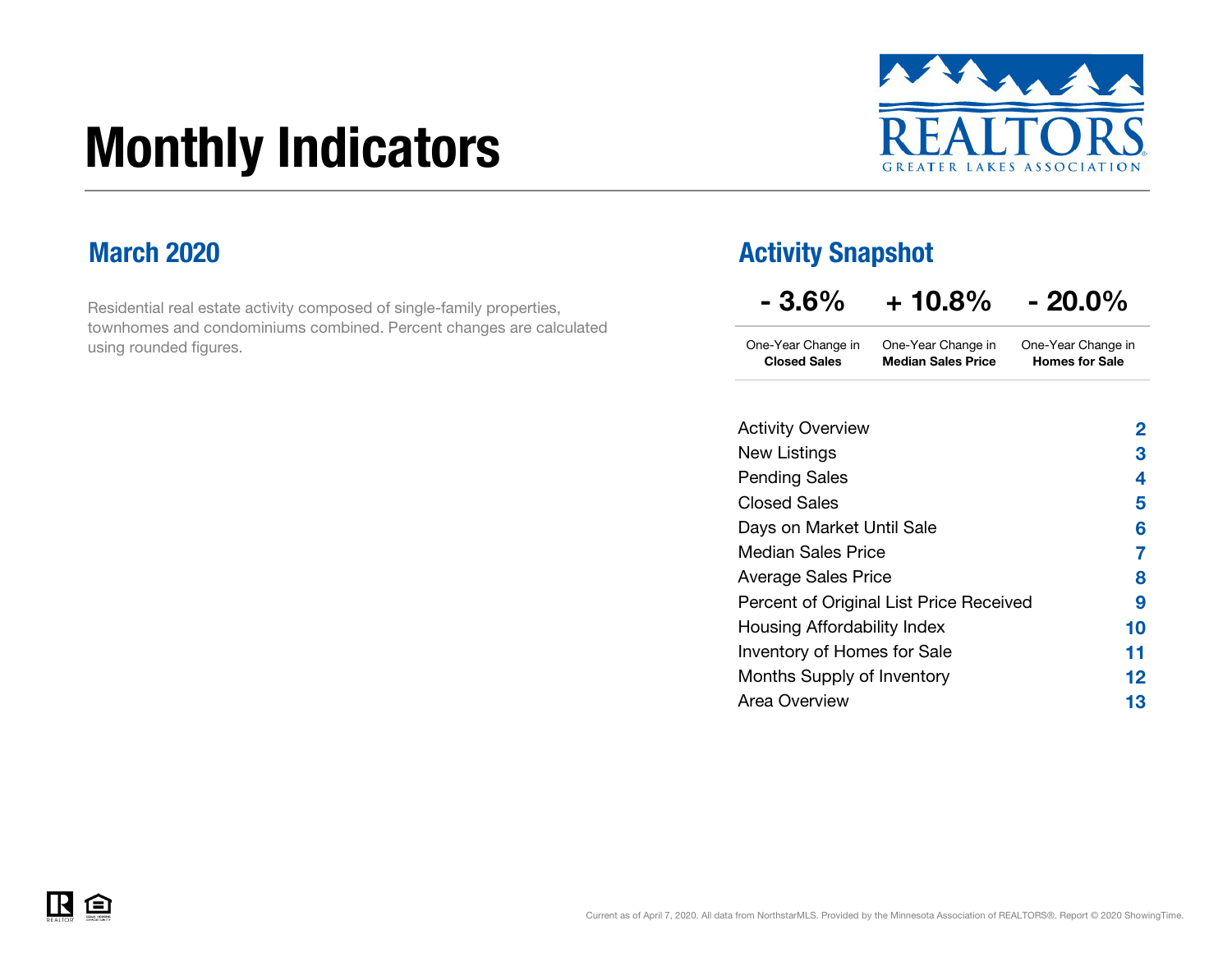### Activity Overview

Key metrics by report month and for year-to-date (YTD) starting from the first of the year.



| <b>Key Metrics</b>           | <b>Historical Sparkbars</b>                  | 3-2019    | 3-2020    | <b>Percent Change</b> |           | <b>YTD 2019 YTD 2020</b> | <b>Percent Change</b> |
|------------------------------|----------------------------------------------|-----------|-----------|-----------------------|-----------|--------------------------|-----------------------|
| <b>New Listings</b>          | 3-2017<br>$3 - 2018$<br>3-2019<br>3-2020     | 523       | 551       | $+5.4%$               | 1,238     | 1,191                    | $-3.8%$               |
| <b>Pending Sales</b>         | $3 - 2018$<br>3-2017<br>3-2019<br>3-2020     | 331       | 356       | $+7.6%$               | 799       | 830                      | $+3.9%$               |
| <b>Closed Sales</b>          | 3-2017<br>3-2020<br>3-2018<br>3-2019         | 252       | 243       | $-3.6%$               | 657       | 626                      | $-4.7%$               |
| <b>Days on Market</b>        | 3-2018<br>3-2017<br>$3-2019$<br>$3 - 2020$   | 92        | 86        | $-6.5%$               | 91        | 86                       | $-5.5%$               |
| <b>Median Sales Price</b>    | 3-2017<br>$3 - 2018$<br>3-2019<br>3-2020     | \$176,000 | \$195,000 | $+10.8%$              | \$170,950 | \$182,750                | $+6.9%$               |
| <b>Avg. Sales Price</b>      | $3 - 2017$<br>$3 - 2018$<br>3-2019<br>3-2020 | \$218,403 | \$236,553 | $+8.3%$               | \$214,649 | \$221,249                | $+3.1%$               |
| Pct. of Orig. Price Received | 3-2017<br>$3 - 2018$<br>3-2019<br>3-2020     | 94.8%     | 95.7%     | $+0.9%$               | 93.6%     | 94.1%                    | $+0.5%$               |
| <b>Affordability Index</b>   | 3-2017<br>$3 - 2018$<br>$3 - 2019$<br>3-2020 | 153       | 145       | $-5.2%$               | 157       | 155                      | $-1.3%$               |
| <b>Homes for Sale</b>        | 3-2017<br>$3 - 2018$<br>3-2019<br>3-2020     | 1,622     | 1,297     | $-20.0%$              |           |                          |                       |
| <b>Months Supply</b>         | 3-2017<br>3-2018<br>3-2019<br>3-2020         | 4.1       | 3.2       | $-22.0%$              |           |                          |                       |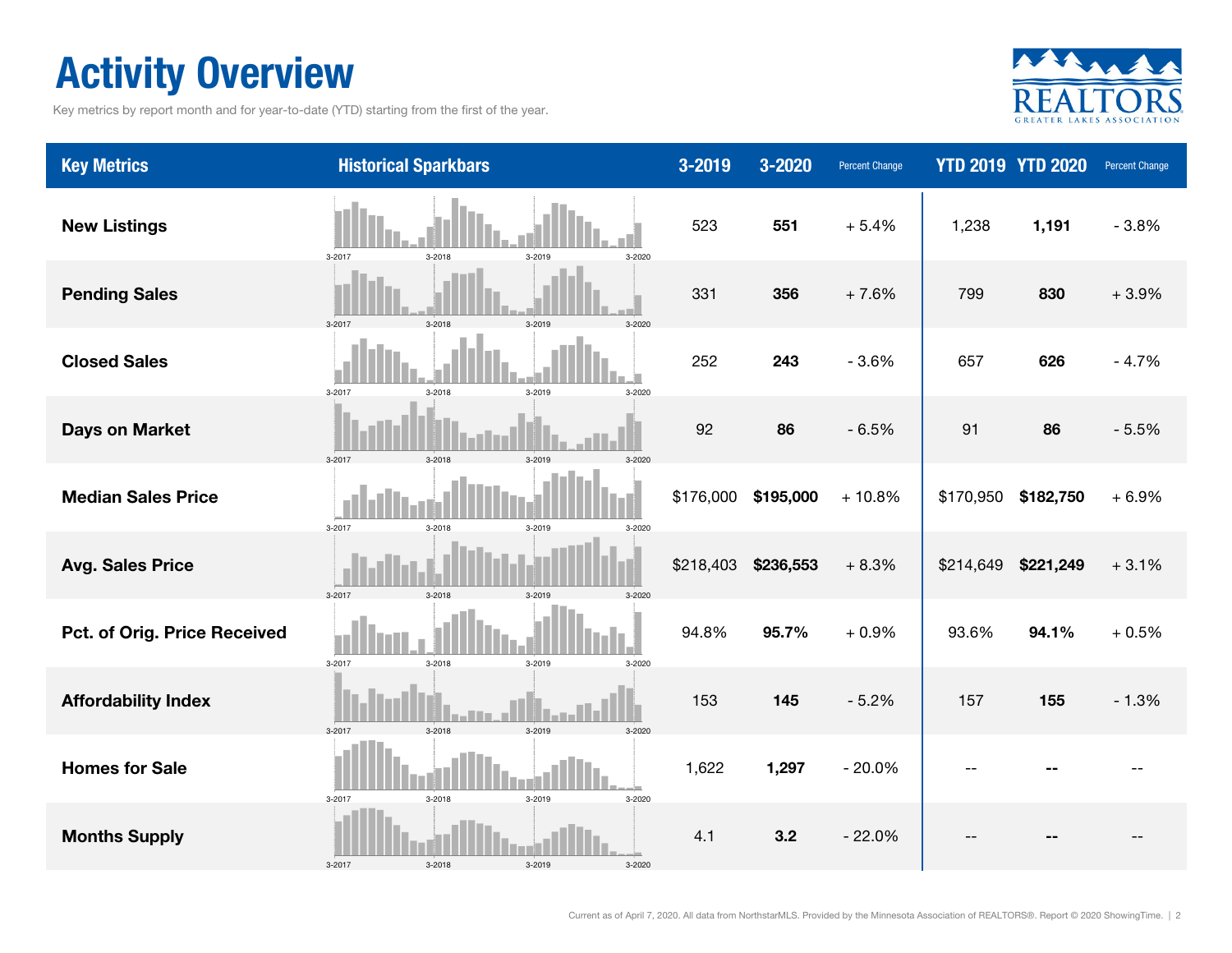## New Listings

A count of the properties that have been newly listed on the market in a given month.





| <b>New Listings</b> |     | <b>Prior Year</b> | <b>Percent Change</b> |
|---------------------|-----|-------------------|-----------------------|
| April 2019          | 704 | 609               | $+15.6\%$             |
| May 2019            | 898 | 981               | -8.5%                 |
| June 2019           | 873 | 846               | $+3.2%$               |
| <b>July 2019</b>    | 769 | 750               | $+2.5%$               |
| August 2019         | 671 | 708               | $-5.2\%$              |
| September 2019      | 573 | 527               | $+8.7%$               |
| October 2019        | 451 | 418               | $+7.9%$               |
| November 2019       | 247 | 257               | -3.9%                 |
| December 2019       | 160 | 183               | $-12.6%$              |
| January 2020        | 287 | 338               | $-15.1%$              |
| February 2020       | 353 | 377               | $-6.4\%$              |
| <b>March 2020</b>   | 551 | 523               | $+5.4%$               |
| 12-Month Avg        | 545 | 543               | $+0.4%$               |

#### Historical New Listings by Month

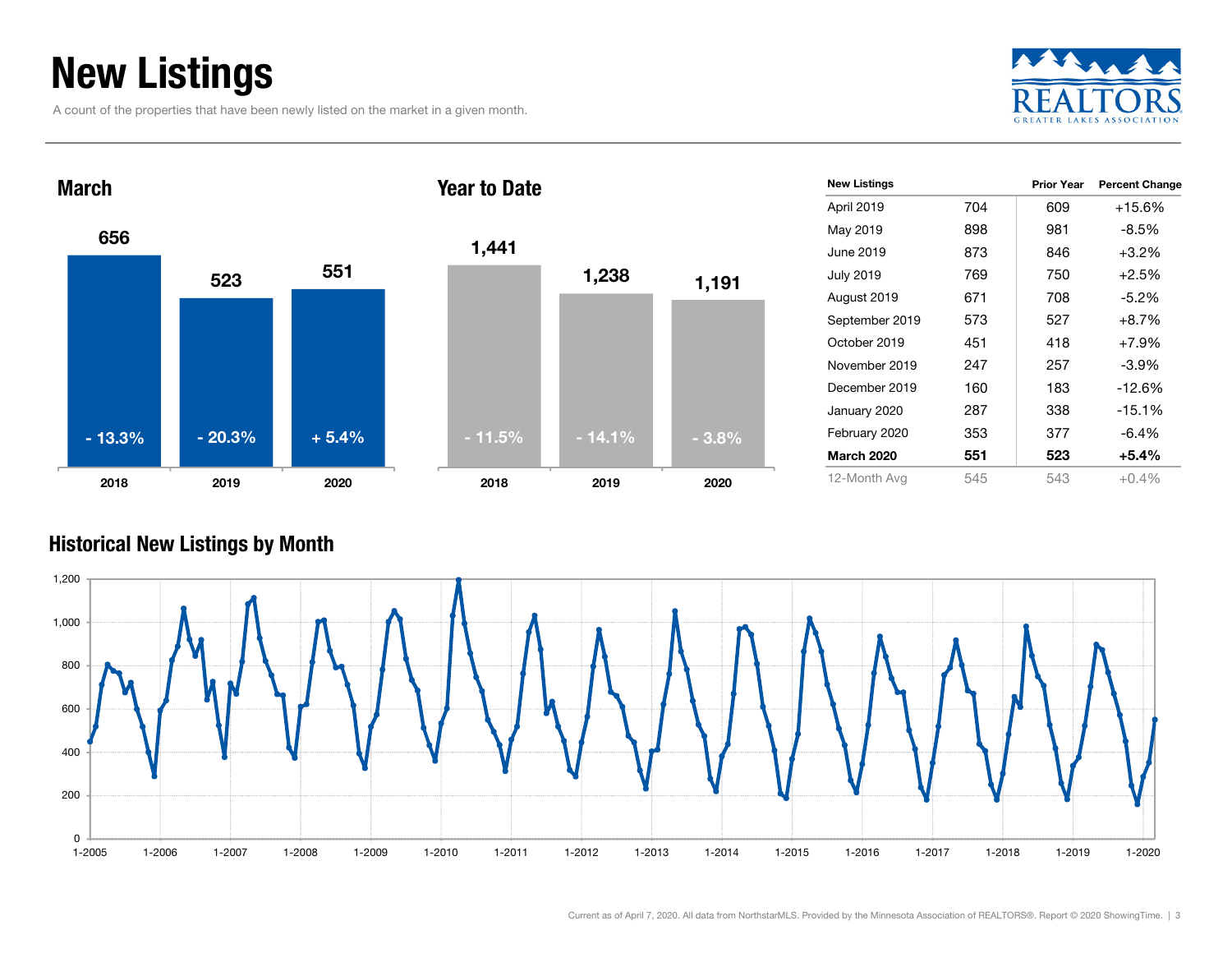### Pending Sales

A count of the properties on which offers have been accepted in a given month.





| <b>Pending Sales</b> |     | <b>Prior Year</b> | <b>Percent Change</b> |
|----------------------|-----|-------------------|-----------------------|
| April 2019           | 440 | 475               | -7.4%                 |
| May 2019             | 516 | 542               | -4.8%                 |
| June 2019            | 582 | 533               | $+9.2%$               |
| <b>July 2019</b>     | 518 | 542               | $-4.4%$               |
| August 2019          | 602 | 584               | $+3.1%$               |
| September 2019       | 466 | 414               | $+12.6%$              |
| October 2019         | 400 | 384               | $+4.2%$               |
| November 2019        | 265 | 269               | $-1.5%$               |
| December 2019        | 205 | 229               | $-10.5%$              |
| January 2020         | 232 | 219               | $+5.9%$               |
| February 2020        | 242 | 249               | $-2.8%$               |
| <b>March 2020</b>    | 356 | 331               | $+7.6%$               |
| 12-Month Avg         | 402 | 398               | $+1.0\%$              |

#### Historical Pending Sales by Month

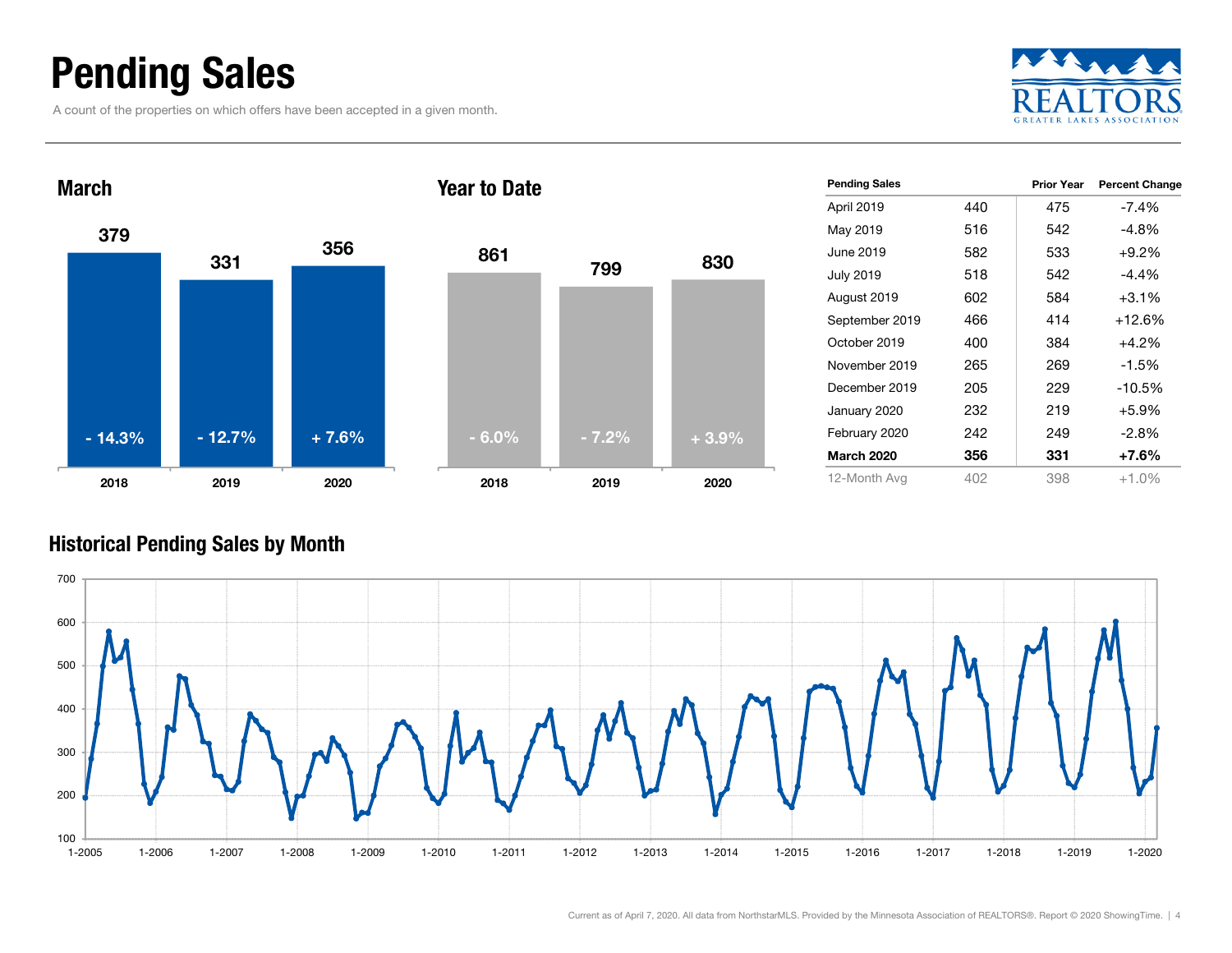### Closed Sales

A count of the actual sales that closed in a given month.





| <b>Closed Sales</b> |     | <b>Prior Year</b> | <b>Percent Change</b> |
|---------------------|-----|-------------------|-----------------------|
| April 2019          | 312 | 343               | $-9.0\%$              |
| May 2019            | 484 | 487               | -0.6%                 |
| June 2019           | 534 | 610               | $-12.5%$              |
| July 2019           | 530 | 501               | +5.8%                 |
| August 2019         | 621 | 648               | $-4.2\%$              |
| September 2019      | 538 | 474               | $+13.5%$              |
| October 2019        | 466 | 485               | -3.9%                 |
| November 2019       | 399 | 358               | $+11.5%$              |
| December 2019       | 270 | 258               | $+4.7%$               |
| January 2020        | 215 | 195               | +10.3%                |
| February 2020       | 168 | 210               | $-20.0\%$             |
| <b>March 2020</b>   | 243 | 252               | $-3.6%$               |
| 12-Month Avg        | 398 | 402               | $-1.0\%$              |

#### Historical Closed Sales by Month

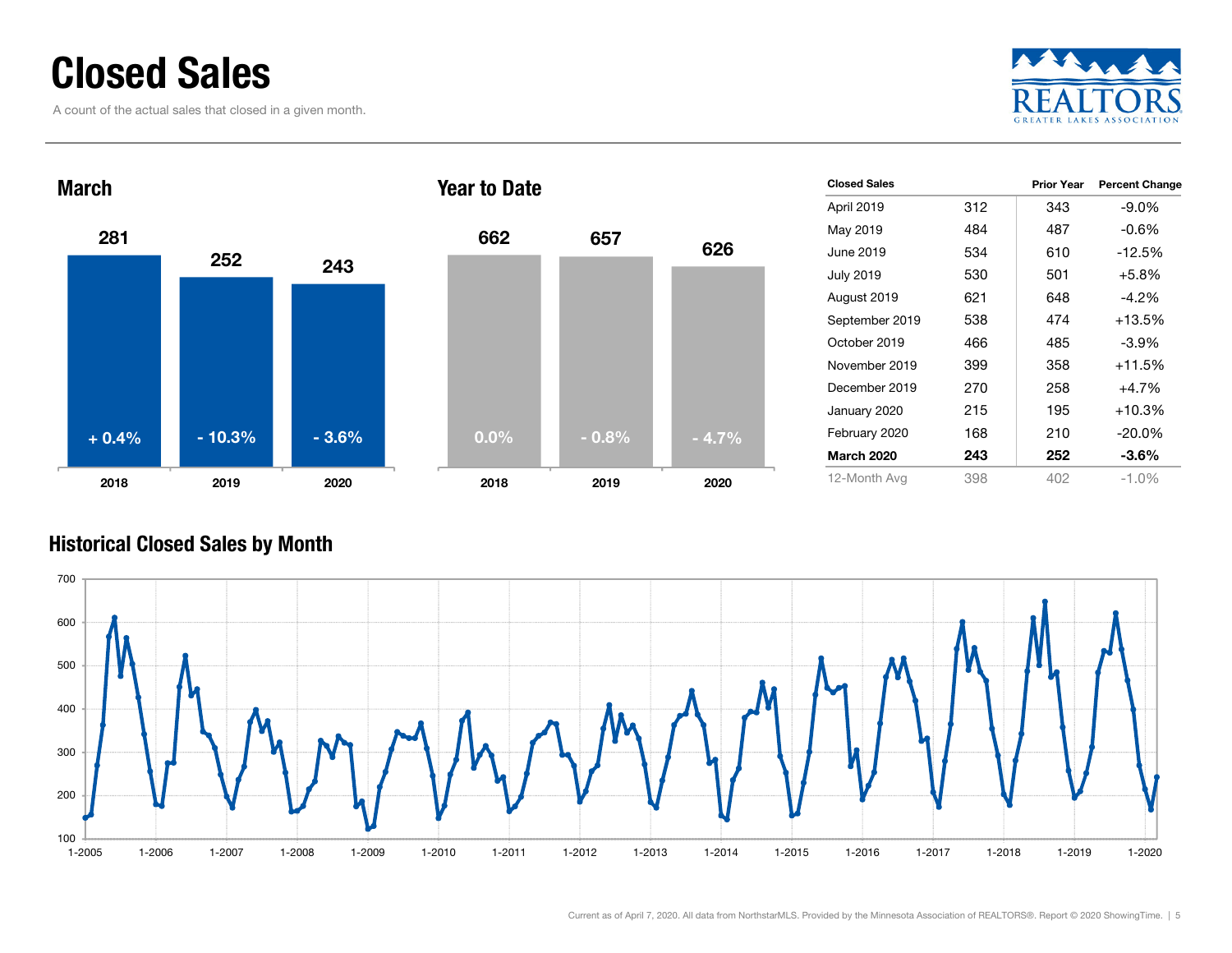## Days on Market Until Sale

Average number of days between when a property is listed and when an offer is accepted in a given month.





| Days on Market    |    | <b>Prior Year</b> | <b>Percent Change</b> |
|-------------------|----|-------------------|-----------------------|
| April 2019        | 81 | 90                | $-10.0\%$             |
| May 2019          | 70 | 86                | -18.6%                |
| June 2019         | 61 | 72                | $-15.3%$              |
| <b>July 2019</b>  | 53 | 66                | $-19.7%$              |
| August 2019       | 58 | 70                | $-17.1%$              |
| September 2019    | 66 | 75                | $-12.0\%$             |
| October 2019      | 71 | 69                | $+2.9\%$              |
| November 2019     | 71 | 68                | $+4.4%$               |
| December 2019     | 62 | 79                | $-21.5%$              |
| January 2020      | 79 | 95                | $-16.8%$              |
| February 2020     | 95 | 85                | +11.8%                |
| <b>March 2020</b> | 86 | 92                | $-6.5%$               |
| 12-Month Avg      | 71 | 79                | $-10.1%$              |

#### Historical Days on Market Until Sale by Month

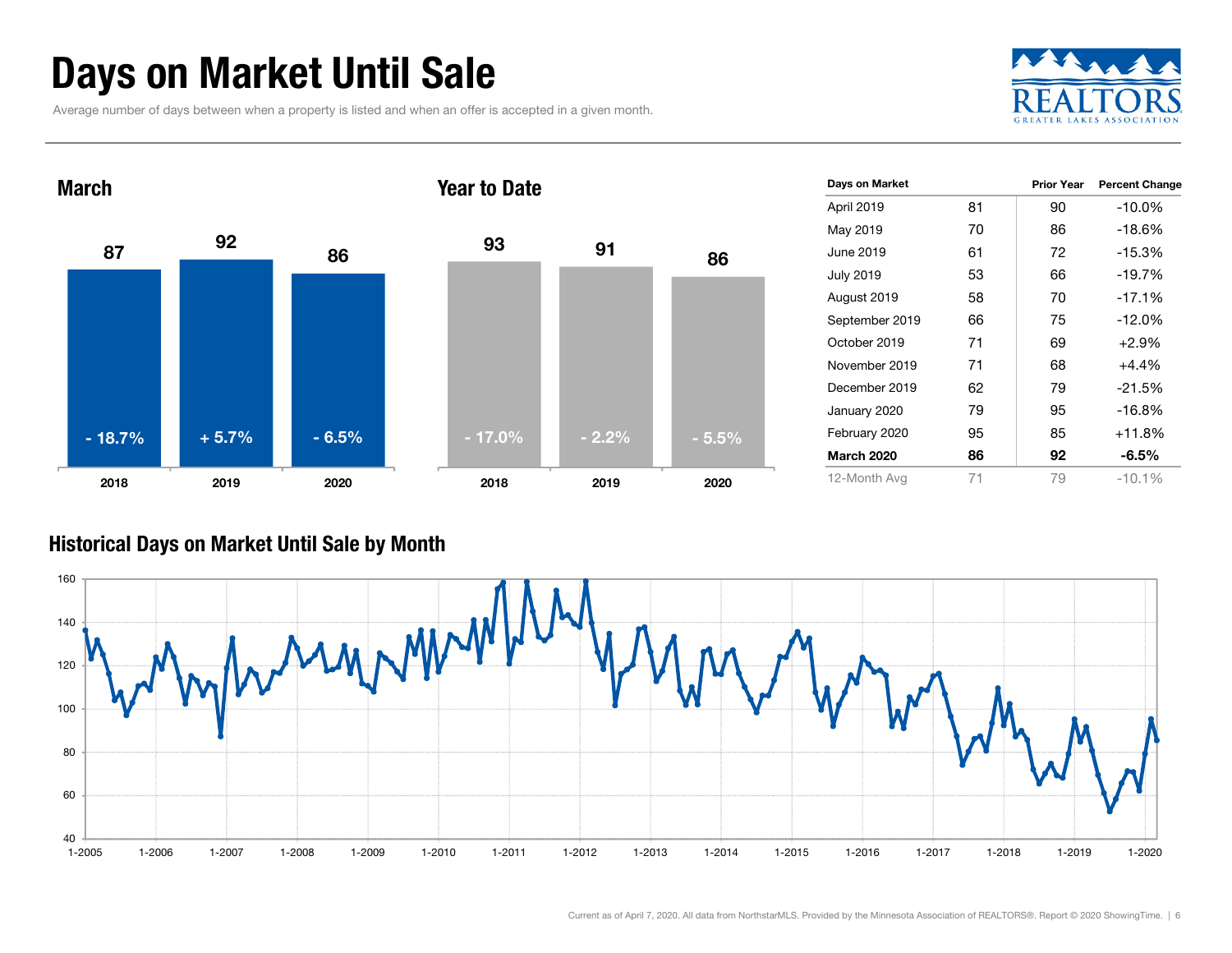### Median Sales Price

Point at which half of the sales sold for more and half sold for less, not accounting for seller concessions, in a given month.



\$166,000 \$176,000 \$195,000 2018 2019 2020 March\$168,000 \$170,950 \$182,750 2018 2019 2020 Year to Date+ 13.3% $+ 6.0\%$  + 10.8% + 11.3% + 1.8% + 6.9%

| <b>Median Sales Price</b> |           | <b>Prior Year</b> | <b>Percent Change</b> |
|---------------------------|-----------|-------------------|-----------------------|
| April 2019                | \$193,750 | \$179,900         | $+7.7%$               |
| May 2019                  | \$204,900 | \$195,000         | $+5.1\%$              |
| June 2019                 | \$200,000 | \$200,000         | $0.0\%$               |
| <b>July 2019</b>          | \$208,000 | \$190,000         | $+9.5%$               |
| August 2019               | \$199,900 | \$189,900         | +5.3%                 |
| September 2019            | \$195,000 | \$187,000         | +4.3%                 |
| October 2019              | \$210,000 | \$188,000         | +11.7%                |
| November 2019             | \$185,950 | \$179,900         | $+3.4%$               |
| December 2019             | \$177,500 | \$175,000         | $+1.4%$               |
| January 2020              | \$171,500 | \$172,900         | $-0.8%$               |
| February 2020             | \$177,500 | \$166,000         | $+6.9%$               |
| <b>March 2020</b>         | \$195,000 | \$176,000         | +10.8%                |
| 12-Month Avg              | \$193,250 | \$183,300         | +5.4%                 |

#### Historical Median Sales Price by Month

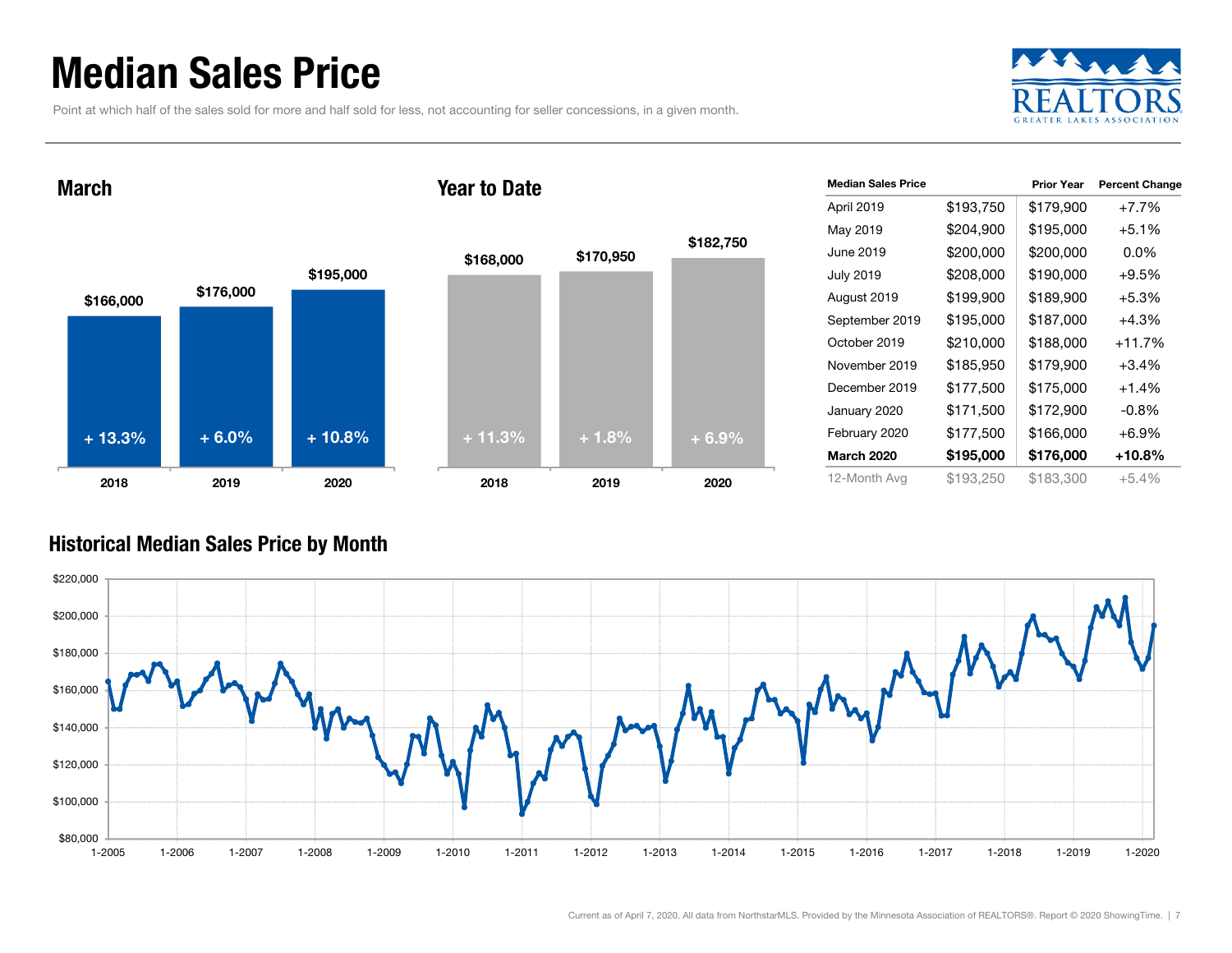### Average Sales Price

Average sales price for all closed sales, not accounting for seller concessions, in a given month.



March



| \$195,105 | \$214,649 | \$221,249 |
|-----------|-----------|-----------|
| $+11.9%$  | $+10.0\%$ | $+3.1%$   |
| 2018      | 2019      | 2020      |

Year to Date

| Avg. Sales Price  |           | <b>Prior Year</b> | <b>Percent Change</b> |
|-------------------|-----------|-------------------|-----------------------|
| April 2019        | \$218,198 | \$222,600         | $-2.0%$               |
| May 2019          | \$233,973 | \$246,498         | $-5.1\%$              |
| June 2019         | \$234,789 | \$237,707         | $-1.2\%$              |
| <b>July 2019</b>  | \$238,966 | \$229,349         | $+4.2%$               |
| August 2019       | \$239,790 | \$235,824         | $+1.7%$               |
| September 2019    | \$244,221 | \$226,444         | $+7.9\%$              |
| October 2019      | \$254,474 | \$215,104         | +18.3%                |
| November 2019     | \$220,008 | \$223,568         | $-1.6%$               |
| December 2019     | \$237,750 | \$205,202         | $+15.9%$              |
| January 2020      | \$209,625 | \$222,638         | -5.8%                 |
| February 2020     | \$214,035 | \$202,628         | $+5.6%$               |
| <b>March 2020</b> | \$236,553 | \$218,403         | $+8.3%$               |
| 12-Month Avg      | \$231,865 | \$223,831         | $+3.6%$               |

#### Historical Average Sales Price by Month

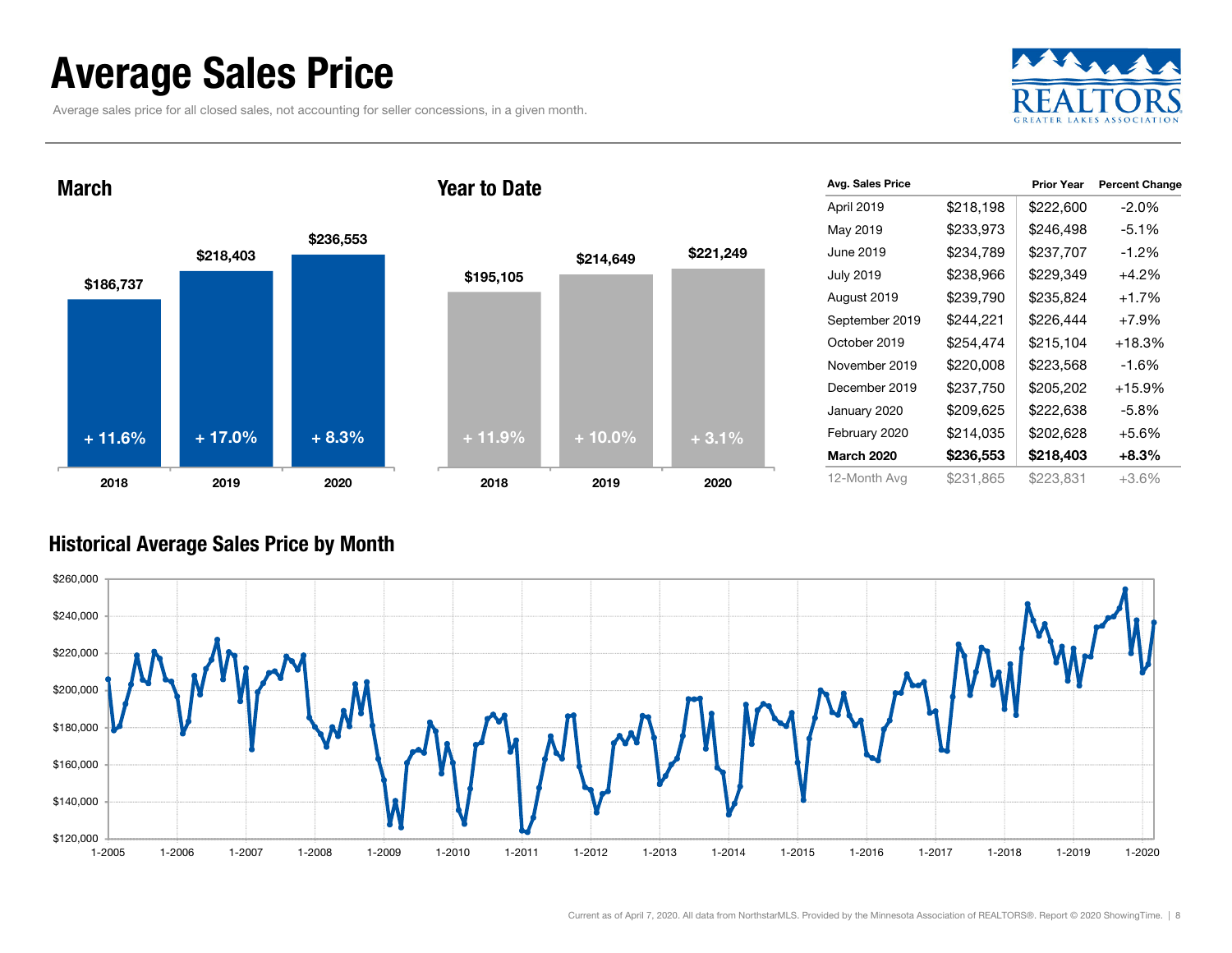## Percent of Original List Price Received

Percentage found when dividing a property's sales price by its original list price, then taking the average for all properties sold in a given month, not accounting for seller concessions.





| Pct. of Orig. Price Received |       | <b>Prior Year</b> | <b>Percent Change</b> |
|------------------------------|-------|-------------------|-----------------------|
| April 2019                   | 95.3% | 94.7%             | $+0.6%$               |
| May 2019                     | 96.4% | 95.5%             | $+0.9\%$              |
| June 2019                    | 96.3% | 95.8%             | $+0.5%$               |
| <b>July 2019</b>             | 96.0% | 96.0%             | $0.0\%$               |
| August 2019                  | 95.5% | 95.0%             | $+0.5%$               |
| September 2019               | 94.2% | 94.4%             | $-0.2\%$              |
| October 2019                 | 93.8% | 94.1%             | $-0.3\%$              |
| November 2019                | 93.5% | 93.6%             | $-0.1%$               |
| December 2019                | 94.3% | 93.1%             | $+1.3%$               |
| January 2020                 | 93.7% | 92.5%             | $+1.3%$               |
| February 2020                | 92.4% | 93.3%             | $-1.0\%$              |
| <b>March 2020</b>            | 95.7% | 94.8%             | $+0.9\%$              |
| 12-Month Avg                 | 94.7% | 94.4%             | $+0.3\%$              |

#### Historical Percent of Original List Price Received by Month

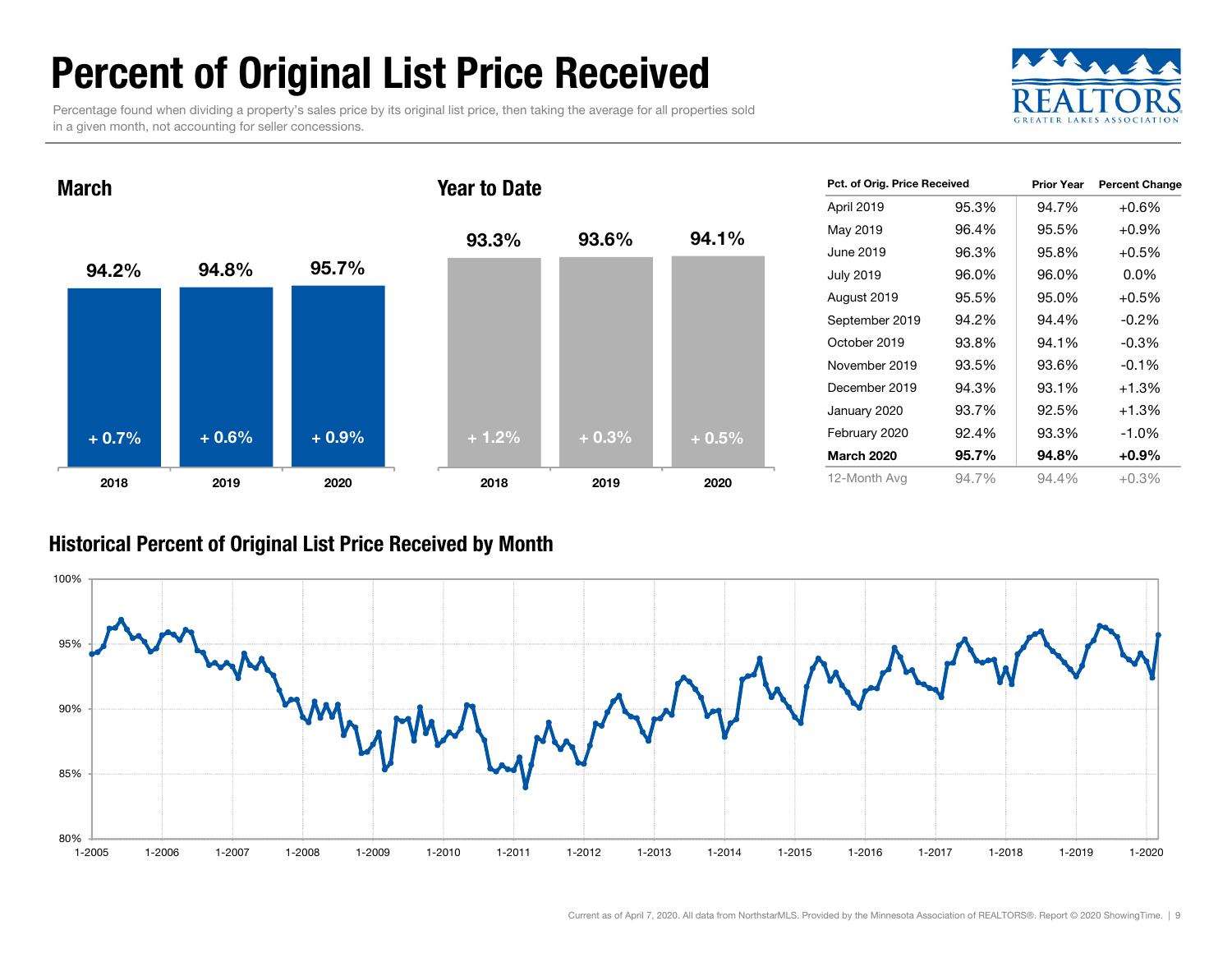# Housing Affordability Index

This index measures housing affordability for the region. For example, an index of 120 means the median household income is 120% of what is necessary to qualify for the median-priced home under prevailing interest rates. A higher number means greater affordability.





| <b>Affordability Index</b> |     | <b>Prior Year</b> | <b>Percent Change</b> |
|----------------------------|-----|-------------------|-----------------------|
| April 2019                 | 140 | 145               | -3.4%                 |
| May 2019                   | 132 | 134               | -1.5%                 |
| June 2019                  | 135 | 131               | $+3.1%$               |
| <b>July 2019</b>           | 133 | 138               | -3.6%                 |
| August 2019                | 145 | 137               | $+5.8%$               |
| September 2019             | 147 | 135               | $+8.9\%$              |
| October 2019               | 138 | 127               | $+8.7%$               |
| November 2019              | 152 | 135               | $+12.6%$              |
| December 2019              | 159 | 150               | $+6.0%$               |
| January 2020               | 169 | 152               | $+11.2%$              |
| February 2020              | 165 | 161               | $+2.5%$               |
| <b>March 2020</b>          | 145 | 153               | $-5.2\%$              |
| 12-Month Avg               | 147 | 141               | $+4.3%$               |

#### Historical Housing Affordability Index by Mont h

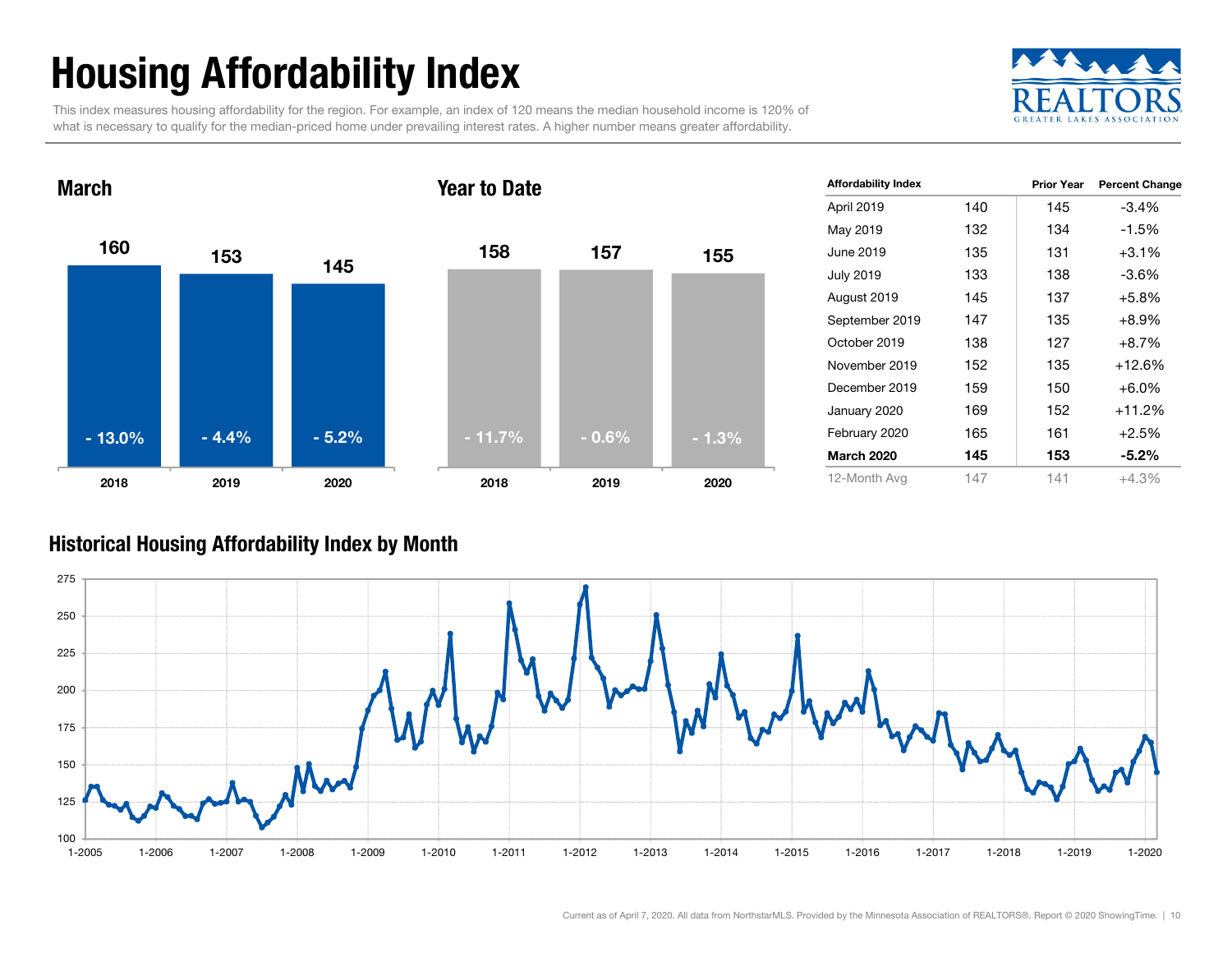### Inventory of Homes for Sale

The number of properties available for sale in active status at the end of a given month.





#### Historical Inventory of Homes for Sale by Month

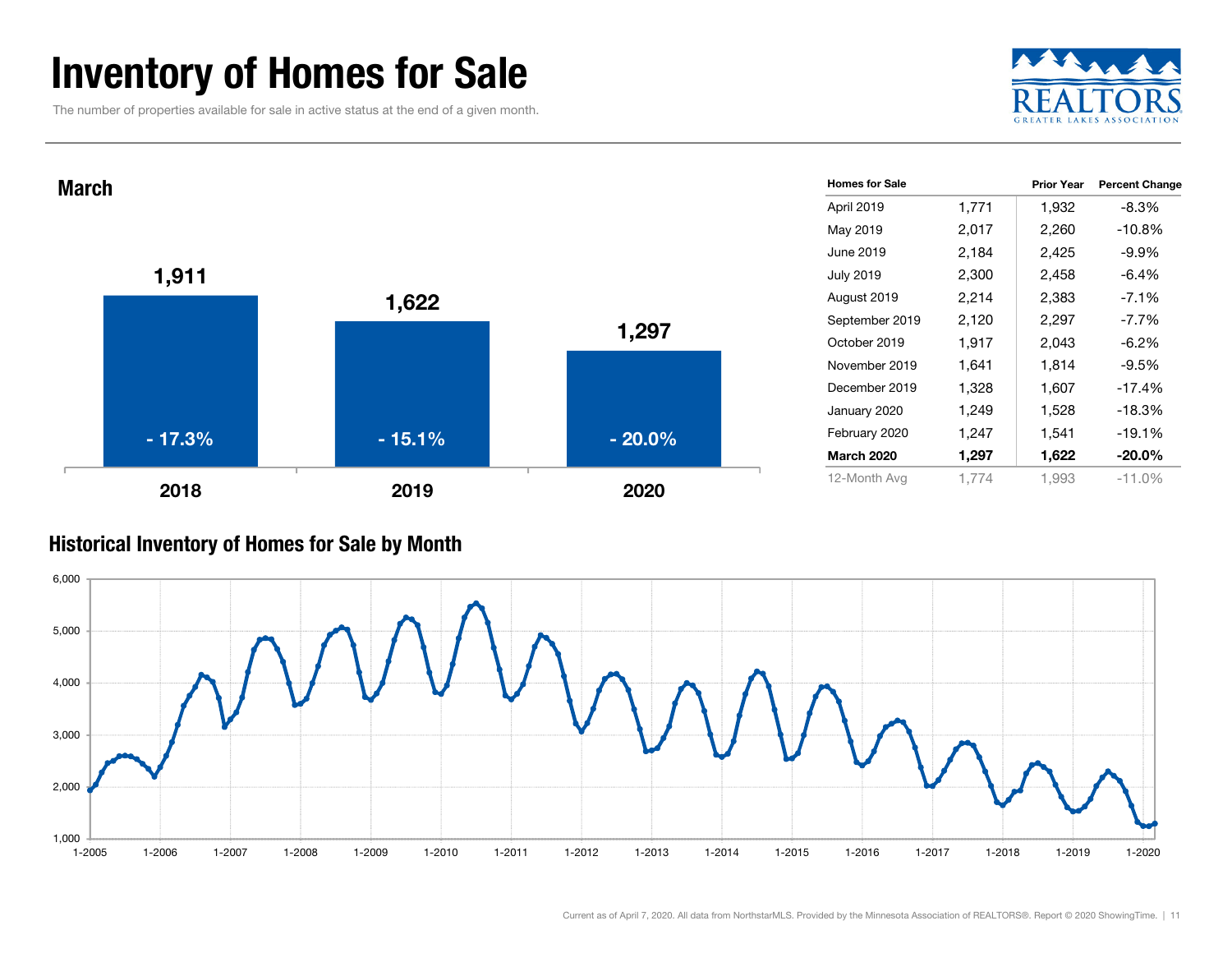### Months Supply of Inventory

The inventory of homes for sale at the end of a given month, divided by the average monthly pending sales from the last 12 months.





#### Historical Months Supply of Inventory by Month